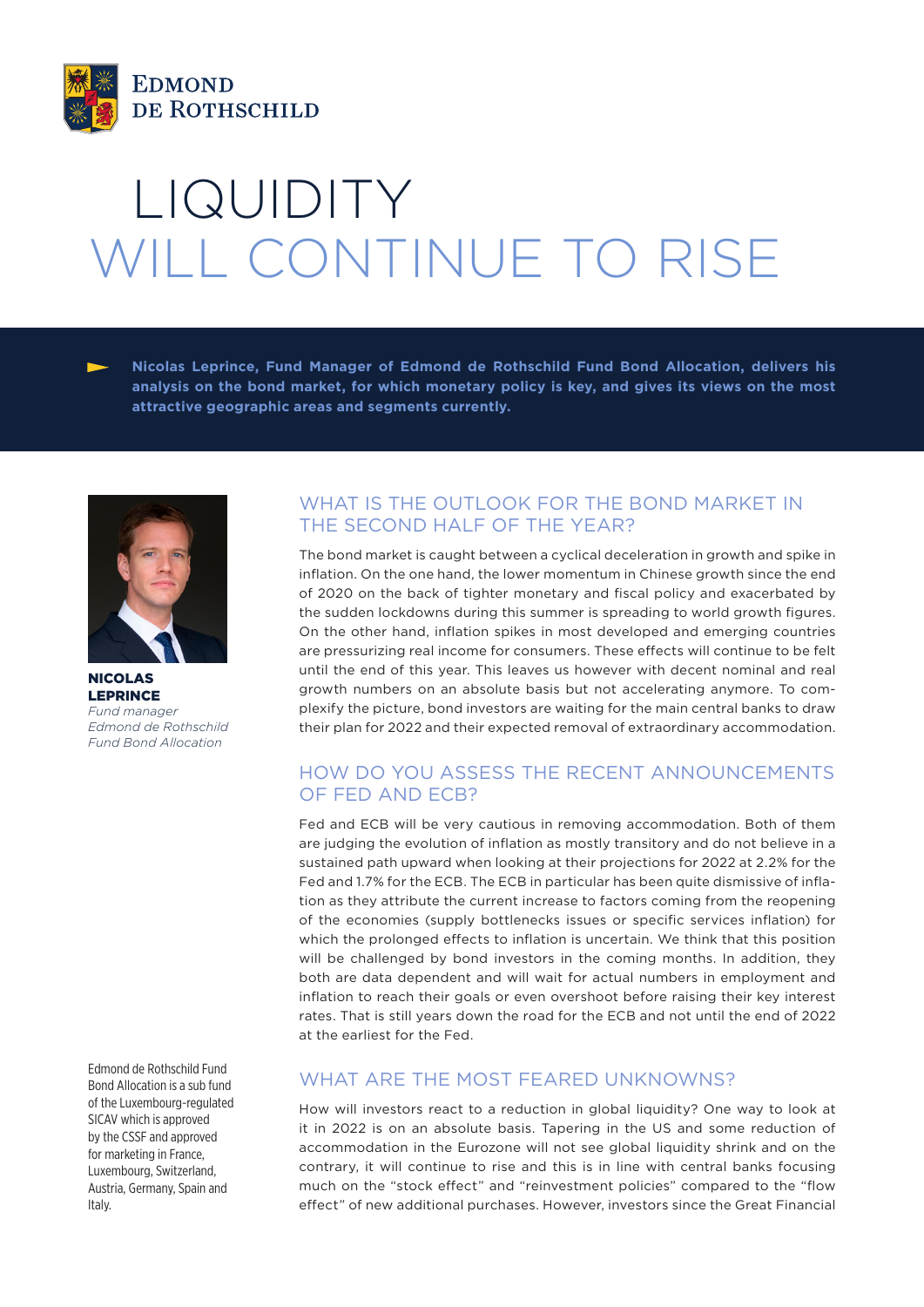Crisis have a tendency to focus on the "flow effect" and its trend. This trend (or second derivative) will be negative next year. What could help the investor sentiment is still the "central banks' put" where every investors rightfully believe that central banks will step in during an adverse environment.

#### WHAT IS THE CHINA'S CURRENT ROLE IN THE BOND MARKET?

Its role has been increasing since its inclusion in global fixed income indices. Chinese bonds now make up for 7% of global aggregate indices and 6% of global treasury indices. First the carry of these bonds is still very appealing compared to developed markets with real yields still positive where US and Eurozone are currently standing between -1% to -2% respectively. Second, Chinese monetary policies are somewhat contra cyclical to the rest of the world giving a good decorrelation advantage in a global bond portfolio. These factors result in very positive bond inflows from international investors starving for positive yields and stable macro environment.

## CAN INFLATION-LINKED BONDS HAVE GROWTH PROSPECTS?

One important aim, especially for the ECB is to maintain favorable financing conditions. Real interest rates have reacted by going lower and lower reaching -2% on the 10 year point in the Eurozone and -1% in the US currently. We expect these real yields to stay low in the coming future but do not expect a significant performance from these positions. Breaking down real yields into two components: nominal yields and inflation breakeven, we are still positive on the latter in the Eurozone and remain exposed. The ECB has been revising upwards their inflation forecast for 2022 and 2023 recently but we feel it still has room to go higher in the coming quarters. Supply disruptions issues leading to higher input prices are forcing corporates to increase prices to the consumer and most companies are able to do that given the current high demand on the consumer side. From a valuation perspective, breakeven in the US have found their way back to 2010-2012 levels but this is not similar in the Eurozone where we are still 0.20% below the same period average.

#### IS IT BETTER TO PREFER THE GOVERNMENT OR CORPORATE SEGMENT?

Experience tells us that what central banks are doing matter. In the Eurozone, investors focused on "investment grade" (IG) positions have a choice between government bonds or corporate bonds. As the ECB is using the corporate purchases as a transmission of the monetary policy, this puts "IG" credit in a position very resilient to any widening of the spreads. Yields in the "IG" credit space are still offering 85 bps above gov-

ernment bonds for similar maturity and still positive but low yield. Risks to this preference for "IG" credit over government could be a recessionary environment or abrupt change in central banks direction, which is not our base case in the next 18 months.

## WHAT ARE THE MOST ATTRACTIVE GEOGRAPHIC AREAS AND SEGMENTS FOR THE BOND MARKET?

Outside of euro inflation breakeven positions, we find that European credit offer an appealing growth momentum, good fundamentals and balanced prospects between bond issuances and inflows into the market with a credible ECB backstop. Subordinated financials bonds especially still offer an attractive 2.70% yield, which stands 1.0% above similarly rated High Yield bonds. Finally, in this environment where carry is king, we think it is worth taking on higher default risk through selective risk on short-term deeply high yield positions (single B); this would be one of our preferred exposure.